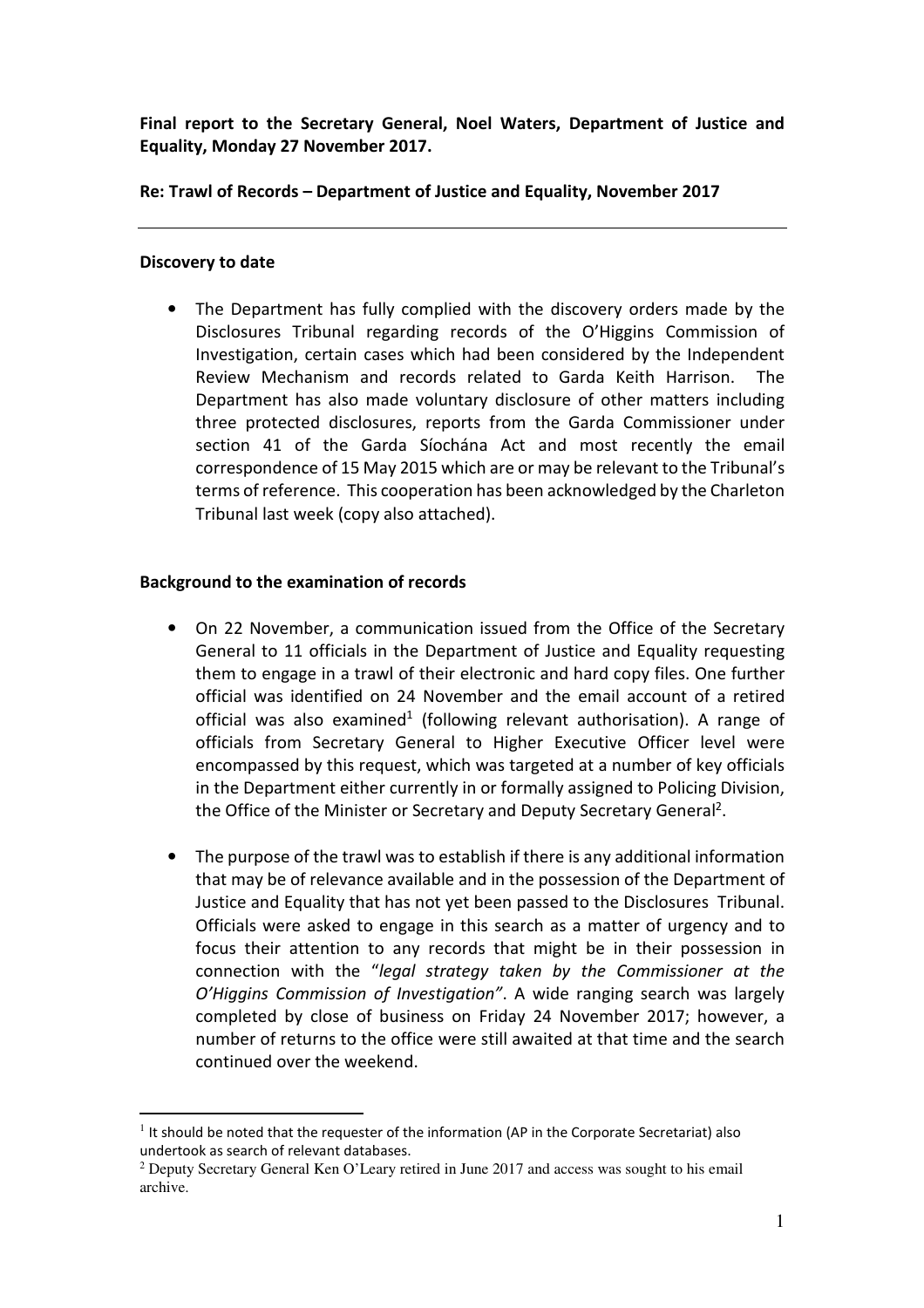### Scope of the trawl of documentation

- The search involved the manual review of thousands of emails across numerous email accounts from the date of 19 December 2014 (the date on which the Government laid the resolution to establish the Commission of Investigation before both Houses, although the Order was not made until 3 February 2015) until 11 May 2016 (the date of publication of the Report of the O'Higgins Commission of Investigation).
- A thorough approach was taken to the search and retrieval process with officials informed that if they were unsure as to whether a record fell under the scope of the request, they were to ensure that it be included in the return to the Office of the Secretary General.

## Results to date

- An interim report was submitted to the Secretary General to the Government on the evening of Friday 24 November, attached at Appendix A. Copies were also provided to the Minister for Justice and Equality and Tánaiste and Minister for Business, Enterprise and Innovation.
- When reported to the Secretary General on Friday 24 November, the only other relevant records that had been found to date – and which will today be disclosed to the Tribunal - relate to a press query received by An Garda Síochána from RTE's This Week programme in July 2015 which related in part to the Commissioner's approach at the Commission. The then Minister was scheduled to appear on the same programme (on a different topic) the following day. In this context, material for reply was forwarded to the Minister in case it was required – the material indicated that the approach taken by the Commissioner at the Commission was solely a matter for the Commissioner, in the context of the legal advice she was receiving, and that any disclosure of evidence heard in private by the Commission would be unlawful.
- The press query was subsequently forwarded to the Department for information and also sent onto the Minister for information with a clarification about the query. These emails were subsequently forwarded as part of the same thread (the official looped back to the Commissioner for her information and sent it onto the Press Officer on call for information).
- As indicated in briefing notes furnished last week, in the course of the wider trawl for records, a former senior official has also provided information regarding his recollection of a telephone conversation the former Garda Commissioner made to him at this time. Similar to the email of 15 May 2015, this conversation involved the former senior official being informed that a legal dispute had arisen between Senior Counsel at the Tribunal. Similarly to the email, his memory of the call reaffirms that the Department had no prior knowledge of the legal approach of the Commissioner at the Commission of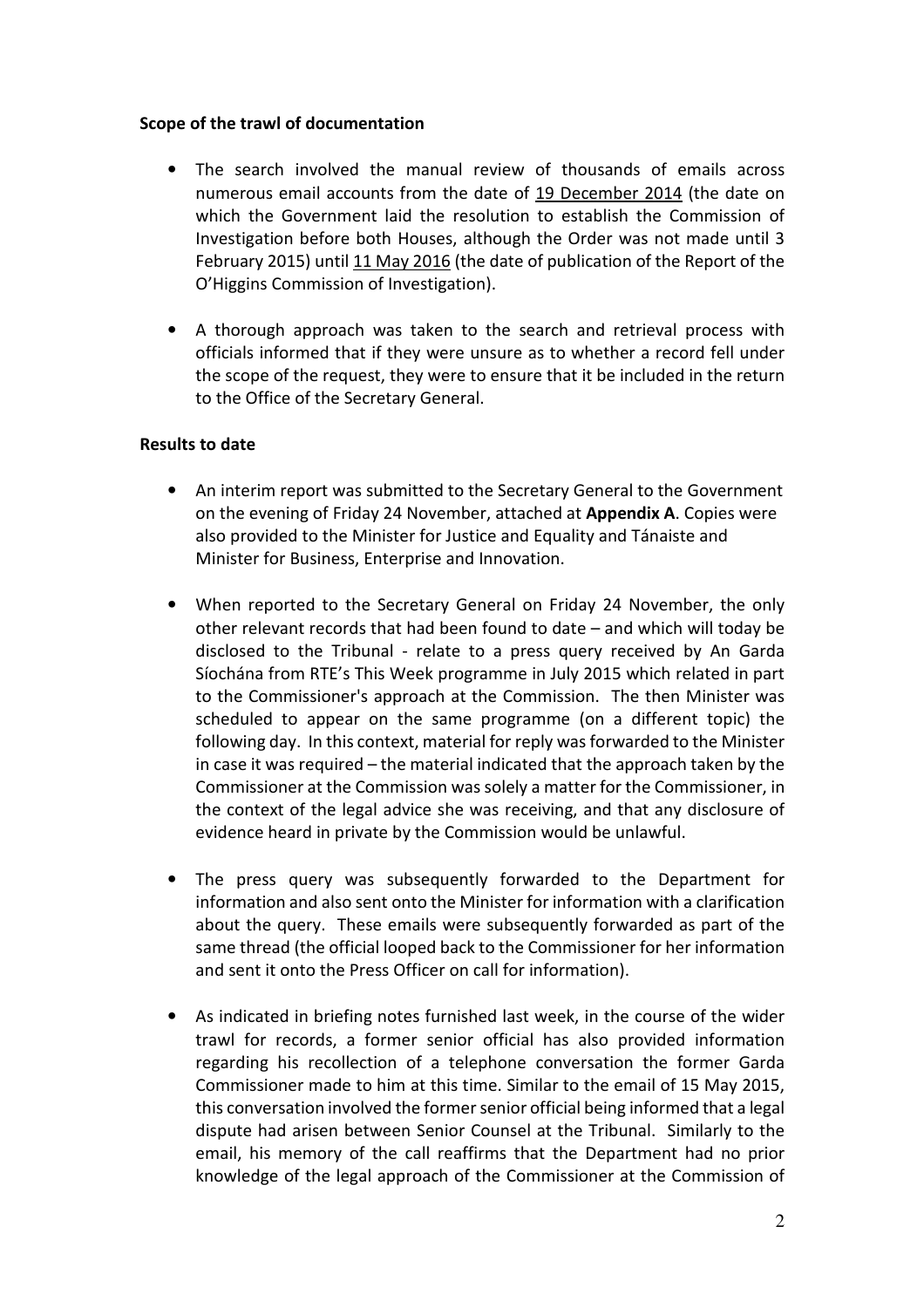Investigation. No written record has been located of this call and there is no indication that the Minister was informed about it. A full schedule of additional records located is attached at Appendix B.

# Actions taken by Monday 27 November

• This search and retrieval exercise of material from 19 December 2014 to 11 May 2016 has now been completed. Officials have been advised to ensure that in the unlikely event that any further relevant records should emerge, that the Secretary General be notified at the earliest opportunity and that they be delivered to the Disclosures Tribunal without delay.

## Further immediate action to be taken

• The additional records which have been uncovered are to be provided to the Secretary General to the Government as well as the Minister for Justice and Equality. These records are being provided to the Disclosures Tribunal today, Monday 27 November 2017.

## Possible future action

- The solicitor at the Disclosures Tribunal has informed the Department that the Tribunal is writing to relevant officials seeking statements to the Tribunal concerning the email of 15 May 2015 which was sent to them on 21 November.
- The Tribunal will sit from Monday 8 January 2018 in relation to terms of reference (a), (b), (c), (e), (f), (g), (i), (j), (k), (l) and (m). It will also seek to determine any pattern under term of reference (o). In considering those terms of reference, the tribunal is mandated by the Oireachtas, under term of reference (h), to "investigate contacts between members of An Garda Síochána" and "any relevant person" which the tribunal "may deem necessary to carry" out its work. This includes, but is not limited to, "members of the Government", the media, social services and "any other State entities".

Department of Justice and Equality 27 November 2017

\_\_\_\_\_\_\_\_\_\_\_\_\_\_\_\_\_\_\_\_\_\_\_\_\_\_\_\_\_\_\_\_\_